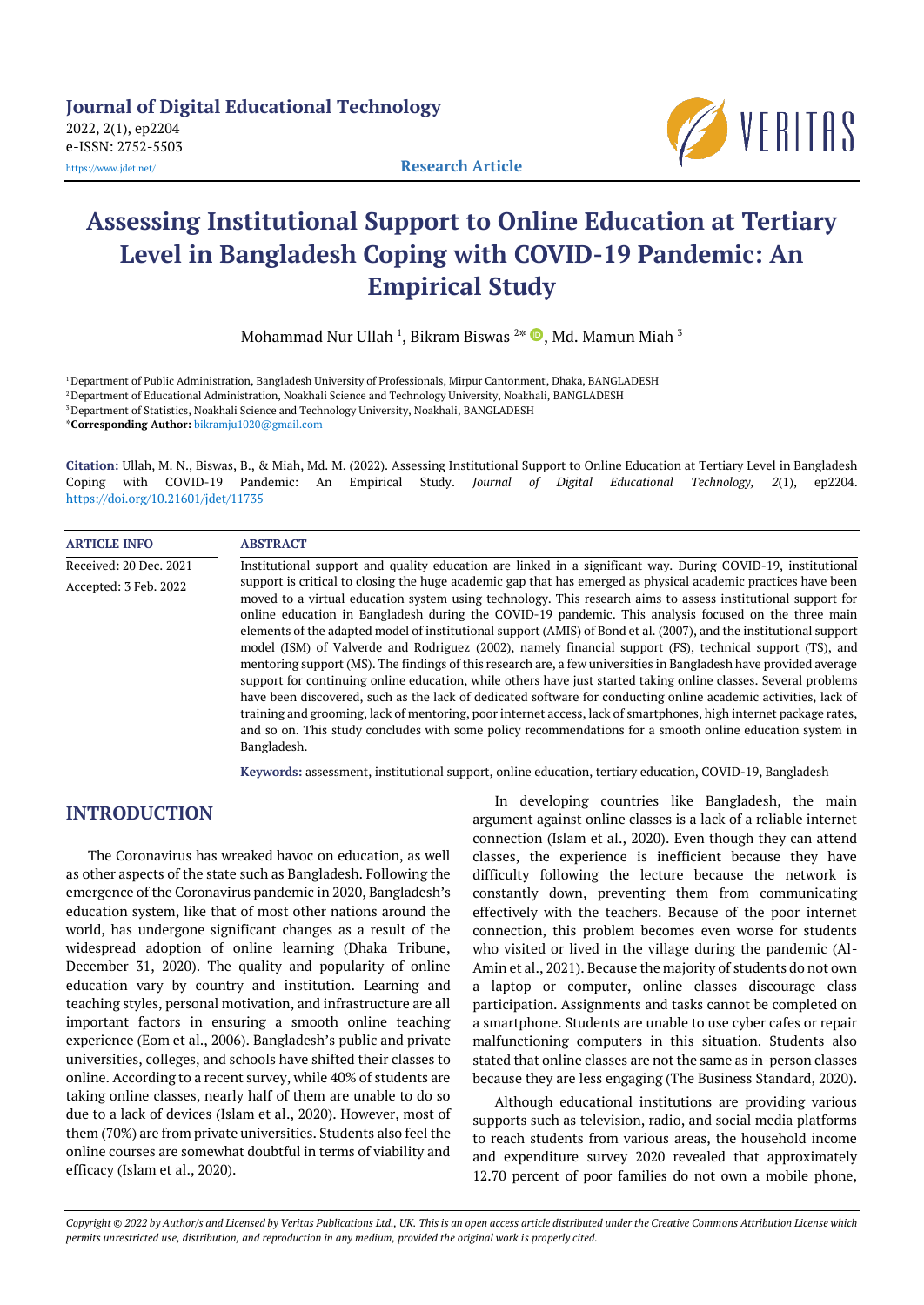even though students need at least a smartphone and a stable internet connection to attend online classes (Tariq & Fami, 2020). In an online seminar hosted by the Center on Budget and Policy, prominent educators shared their perspectives on online education. According to the speakers, holding online classes for 7.5 lakh students will cost around Tk. 10,000 crores. They (the speakers) requested a reduction in internet usage charges, which they believe the government can arrange (The Business Standard, 2020). The government of Bangladesh, the university grant commission, educational institutions, and other non-governmental organizations have all taken steps to help Bangladesh cope with the pandemic and address the country's uncountable educational losses.

This paper's main goal is to assess institutional support for online education at the tertiary level in Bangladesh as it deals with the COVID-19 pandemic. This study is based on a descriptive analysis of social research, in which both qualitative and quantitative data were used to satisfy the study's objectives.

# **RESEARCH DESIGN AND METHODOLOGY**

This study was performed using both qualitative and quantitative approaches. For this analysis, data was gathered from both primary and secondary sources. Primary data was collected from public and private university teachers and students through an online survey that included both structured and unstructured questions. Secondary data was gathered from a variety of sources, including books, journals, blogs, web sources, and newspapers. The research used five Likert scale instruments to determine institutional support for online education at the tertiary level in Bangladesh. A purposive sampling technique was used to perform this analysis. Teachers from various public and private universities in Bangladesh, as well as students from those universities, were the participants.

For this study, a mixed questionnaire was developed based on above mentioned models. There are four basic parts of the questionnaire containing personal information, perceptional information, institutional support information, and some general statements of the respondents. Five-point Likert scale, i.e., strongly agree (SA), agree (A), moderate (M), disagree (D), strongly disagree (SD), YN (yes, no), and open-ended questions are used to fulfill the study objectives. It was an

online survey for collecting primary data, so the questionnaire was in Google Form. SPSS and MS Excel were used to tabulate, process, and analyze the data collected from various respondents through an online survey. The data was analyzed using both nominal and ordinal measurements.

Regarding ethical issues, this research has been approved by Noakhali Science and Technology University Ethical Committee (NSTUEC).

# **THEORETICAL FRAMEWORK**

We looked at two key models to determine institutional support. Bond et al. (2015) developed the adapted model of institutional support (AMIS). Financial support, emotional and moral support, mentoring, professional socialization, academic advising, and technical support were all used to create the model (Bond et al., 2015). Another is the institutional support model (ISM), which includes financial, emotional, and technical support. **Table 1** summarizes the underlying concepts of these two models.

Following the analysis of the above two models, this study developed a model that includes the three items depicted in **Figure 1** to assess institutional support for online education in Bangladesh at the tertiary level.



**Figure 1.** Model developed by the authors

| Adapted model of institutional support (AMIS)                                                                            |                                                                       |                   | Institutional support model (ISM) (Valverde & Rodriguez, 2002)                                    |  |
|--------------------------------------------------------------------------------------------------------------------------|-----------------------------------------------------------------------|-------------------|---------------------------------------------------------------------------------------------------|--|
| Items                                                                                                                    | <b>Description</b>                                                    | Items             | <b>Description</b>                                                                                |  |
| Financial support                                                                                                        | Money to pay for tuition                                              | Financial support | Loans, fellowship, & assistance for research                                                      |  |
| Emotional or moral                                                                                                       | Relationship with individual faculty, family, Emotional or moral      |                   | Cohort support to each other, cultural & social                                                   |  |
| support                                                                                                                  | & students                                                            | support           | activities, individual bonds with faculty & staff                                                 |  |
| Mentoring                                                                                                                | Long-term relationship with a role model,<br>usually a cultural match | Mentorship        | Moving students along                                                                             |  |
| Access to & assistance with computers,<br>equipment, & skills needed to conduct<br>Technical support<br>research & study |                                                                       |                   |                                                                                                   |  |
| Academic advising                                                                                                        | Guidance for plan of study & specific<br>courses                      | Technical         | Research design, statistics, computer usage,<br>laboratory availability, & equipment availability |  |
| Activities to enhance skills & abilities as a<br>Professional<br>socialization<br>professionals                          |                                                                       |                   |                                                                                                   |  |

#### **Table 1.** Summary of AMIS model and ISM

Source: Compiled by the authors based on Bond et al. (2015) & Valverde and Rodriguez (2002)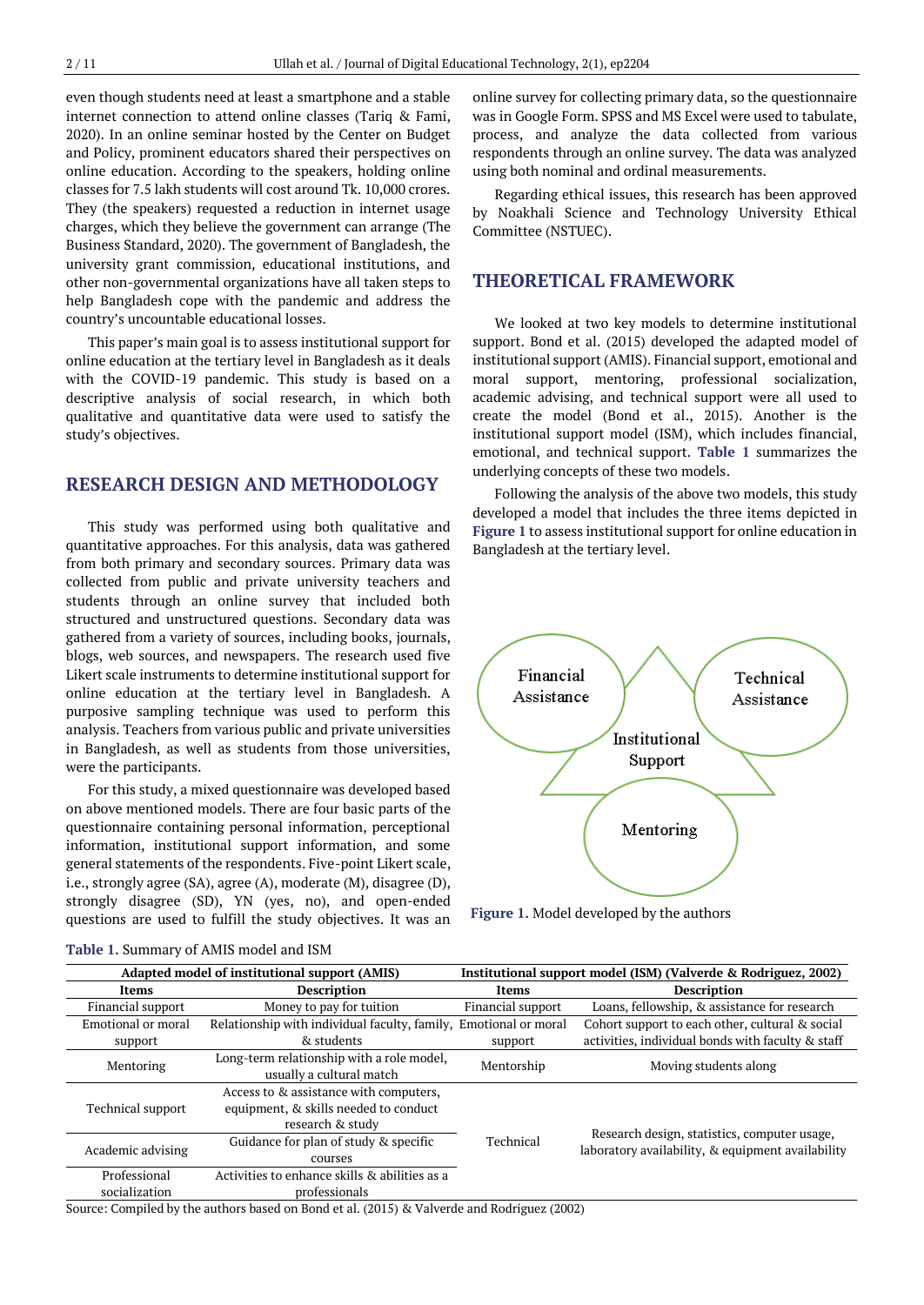# **CONTEXTUAL BRIEF OF ONLINE EDUCATION DURING COVID-19**

Due to the fear of a COVID-19 pandemic, academic institutions in Bangladesh have been closed for the foreseeable future since March 2020 (Rahman, 2020). The majority of students, as well as other people involved in the education sector, were negatively affected by the closure of academic institutions. Many countries around the world have begun to implement online education systems and are continuing to do so to close the educational gap (Rahman, 2020). Most of the students at the university level of Bangladesh have a positive perception of mobile learning that is related to technical adaptation of online education (Biswas et al., 2020). On the other side, many students and parents are opposed to the idea of resuming classes through online platforms. Their main points of contention were a lack of consistent, stable internet connections, a lack of appropriate devices, the cost of data, the financial situation of their families, mental stress, and others. On the other hand, a small group of students and professors from various universities argued in favor of using e-learning methods (Moralista & Oducado, 2020).

BioTED, a new training and research initiative, conducted a study at 42 private and public universities, finding that only 23% of students were in favor of taking online classes in this scenario, while the remaining 77% were against it. Only 55.3 percent of students have a laptop, personal computer, or tablet with which to take an online course. It shows that 44.7 percent of students are unable to attend online classes due to logistical issues. The most important factor for online classes is internet connectivity, and according to our poll, 55 percent of students do not have enough internet connections to continue their education online. They also discovered that 40% of students are now taking online courses, with the majority (70%) coming from private universities (Bangla Tribune, 2020). The University Grant Commission of Bangladesh (UGCB) has issued guidelines for taking online courses at private universities. Private university semester courses and examinations can now be taken online, according to the UGCB. Universities, on the other hand, are not permitted to begin new semester activities before July 2020. Furthermore, private universities are also permitted to take both classes and examinations online, according to the UGCB's guidelines. The practical test of scientific subjects, on the other hand, cannot be taken in any manner online in this case. Furthermore, when taking online exams, maximum transparency is required. The university will be able to organize the remaining activities in the next semester if at least 60% of the classes were finished before the pandemic (Sujan, 2020). However, another group of students concerned about the length of the semester supports online classes but opposes online examinations. Online connectivity, according to faculty, does not necessitate a lot of planning. Some universities have aided students by purchasing mobile internet packages for them, eliminating their financial pressure. Given the current state of affairs, online classes may become commonplace. It's critical to get it right the first time and ensure that no student group is left behind (Megha, 2020).

By adopting new system of education to mitigate the effect of the pandemic the students and their teachers face several levels of barriers and experience as follows:

- a. stress due to economic uncertainty, concern for the well-being, and anxiety about the future,
- b. the challenge of returning to educational institution where many students have fallen behind and increased pressure to ensure catch-up with little professional development support, and
- c. little access to the right technologies or the skills to use them (Shrestha et al., 2022).

# **CONCEPTUAL BRIEF OF INSTITUTIONAL SUPPORT**

The environment of the institution and student engagement is influenced by institutional support (Battistich et al., 1995). In this context, institutional support refers to active organizational encouragements in the form of policies, laws, monetary and non-monetary aid that motivate students and teachers to carry out their duties in a highly efficient and productive manner (Al-Enazi, 2016; Saint et al., 2003). It refers to the resources, opportunities, privileges, and services provided by institutions to students, teachers, and other employees (Stanton-Salazar, 2011). Institutional support connects stakeholders to a network of resources, expertise, and emotional support that allows them to navigate the institution more effectively and successfully. The cultural landscape of a student's life influences institutional support. The learning environment has an impact on culturally specific traits such as interests, attitudes, and skills (Gottfredson, 1996, 2002). For ethnically diverse students, institutional support affects engagement and achievement. (Bottiani et al., 2016; Cornell et al., 2016; Kotok et al., 2016). Students benefit from institutional support because they have a network to help them overcome problems and obstacles that affect their selfesteem and psychosocial well-being (Stanton-Salazar, 2011).

# **INSTITUTIONAL SUPPORTS TO ONLINE EDUCATION IN BANGLADESH**

The pandemic has impacted the education of about 40 million students in the country, from primary to university level, as they are unable to attend in-person classes after all institutions were closed on March 17 to combat COVID-19 (Alamgir, 2020). In May, the country's 46 public universities began offering online academic courses to more than 500,000 students, including a large number of needy students from rural areas. However, many public university students are said to be without smartphones due to a lack of financial resources, preventing them from participating in online courses (Panday, 2020). Teachers and students are not adequately prepared for distance learning. In light of this, the government, the University Grants Commission (UGC), and educational institutions all provided various forms of assistance for continuing online education. Universities, both public and private, are calling for more affordable mobile internet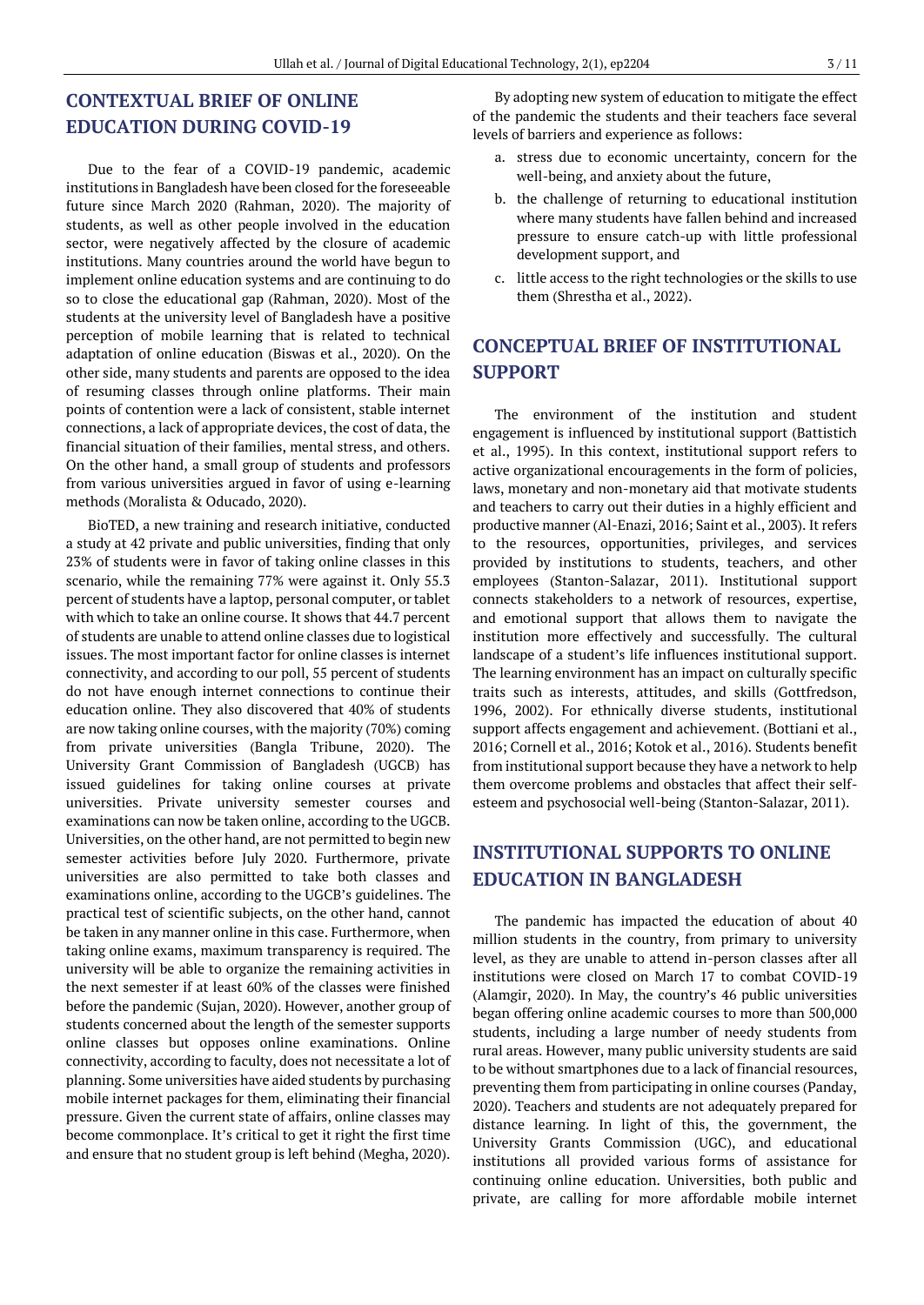packages for their students. In a letter to Post and Telecommunications Minister Mustafa Jabbar on June 15, the Association of Private Universities of Bangladesh (APUB) requested special internet packages for private university students. At a meeting with the University Grants Commission on June 25, the vice-chancellors of most public universities made a similar request (Alamgir, 2020).

The UGC, the nation's apex regulatory body for higher education, released letters to 43 public universities on August 6 requesting lists of poor students who do not have smartphones and need financial assistance. The UGC requested grants or low-interest loans for students who needed to purchase smartphones to take online classes. In the budget for the fiscal year 2020-2021, the government announced that 66,400 crore Indian Rupees (approximately US\$8.95 trillion) would be allocated to education. This was equivalent to 11.7 percent of total spending and 2.1 percent of GDP (Dhaka Tribune, December 31, 2020). Soft loans, stipends, online packages, reduced semester fees, and a variety of other benefits are available to students at a variety of private and public universities. Other programs have been offered, such as online education training, dedicated software for online classes, examinations, and tests, in order to close any gaps that may arise.

#### **Table 2.** Demographic background of the respondents

#### **RESULTS AND FINDINGS**

#### **Demographic Data of the Respondents**

Here, demographic data includes three variables i.e. gender, age, and university. In **Table 2**, respondents are classified by sex, age, and university.

### **Perception towards Online Classes**

This study asked multiple questions to find out how respondents felt about online classes during COVID-19. **Table 3, Figure 2**, **Figure 3**, and **Figure 4** display the results of the survey. The data on respondents' satisfaction with online classes is shown in **Table 3**. **Figure 2** depicts the responses to the question, "Are you active in online classes?" The majority of those polled participate in online classes. The majority of respondents are only marginally happy with their online education. **Figure 3** shows how respondents reacted to the question "Do you think online classes are more interactive than physical ones? **Figure 4** categorizes the data about "Does online classes meet the needs and demands of the quality education?" It shows most of the respondents have a negative perception about online classes.

| <b>Variable</b> | <b>Categories</b> | Frequency & percentage |
|-----------------|-------------------|------------------------|
|                 | Male              | 164(51.3%)             |
| Gender          | Female            | 156(48.8%)             |
|                 | Total (N)         | $N=320(100\%)$         |
|                 | $< 16 - 20$       | 30(9.4%)               |
|                 | $21 - 25$         | 278(86.9%)             |
| Age             | $26 - 30$         | 12(3.8%)               |
|                 | Total (N)         | $N=320(100\%)$         |
|                 | Public            | 214(66.67%)            |
| University      | Private           | 106(33.33%)            |
|                 | Total (N)         | $N=320(100\%)$         |
|                 |                   |                        |

**Table 3.** "Are you satisfied with the online classes?"

| <b>Categories</b>   | Frequency | Percentage | Valid percent | <b>Cumulative percent</b> |
|---------------------|-----------|------------|---------------|---------------------------|
| Satisfied           | 48        | 15.0%      | 15.0%         | 15.0%                     |
| Partially Satisfied | 148       | 46.3%      | 46.3%         | 61.3%                     |
| Not Satisfied       | 120       | 37.5%      | 37.5%         | 98.8%                     |
| No Response         |           | .3%        | 1.3%          | 100%                      |
| Total               | $N = 320$ | 100%       | 100%          |                           |



**Figure 2.** "Are you active in online classes?"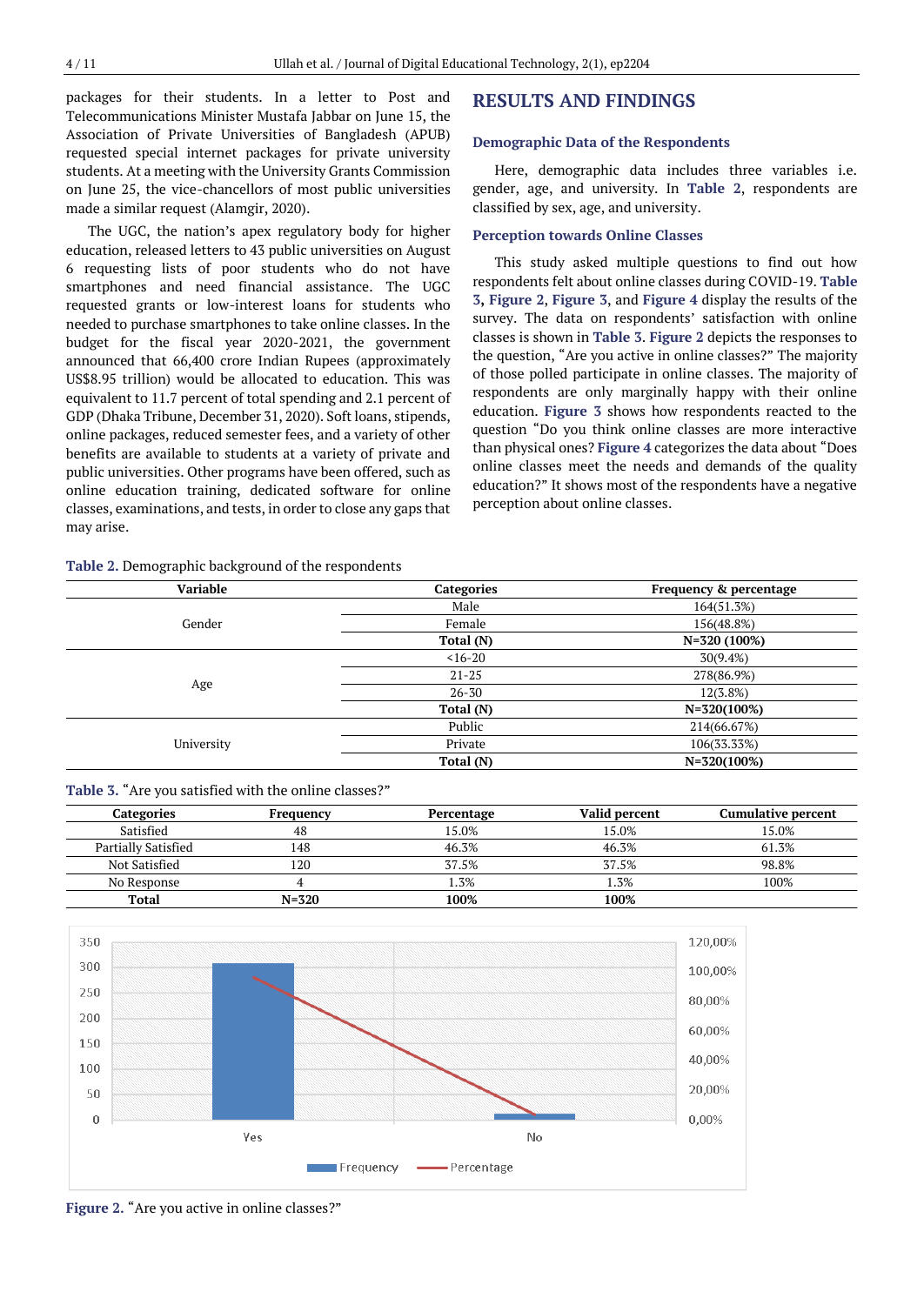

**Figure 3.** "Do you think that online classes are interactive than physical one?"



**Figure 4.** "Do online classes meet the needs and demands of the quality education?"

### **Institutional Support to Online Education**

#### *General*

To get general information on online education, two questions were asked in this regard. All the responses are shown in **Figure 5** and **Table 4**.

**Figure 5** contains yes-no question like "Did you get any support from your university for continuing online classes?" The majority of the respondents acknowledge the support provided by the universities.

**Table 4** shows the responses regarding their satisfaction with the assistance they got from their university. Most of the respondents are partially satisfied.

### *Financial assistance*

Providing financial assistance to students to pay tuition fees and living expenses through a hybrid scheme of loans and grants, in accordance with the general idea that tertiary education uses public funds in a manner that promotes its contribution to society and the economy (OECD, 2008). Lavy (2002) discovers a connection between financial support and teacher success rewards and student achievement. To assess



**Figure 5.** "Did you get any support from your university for continuing online classes?"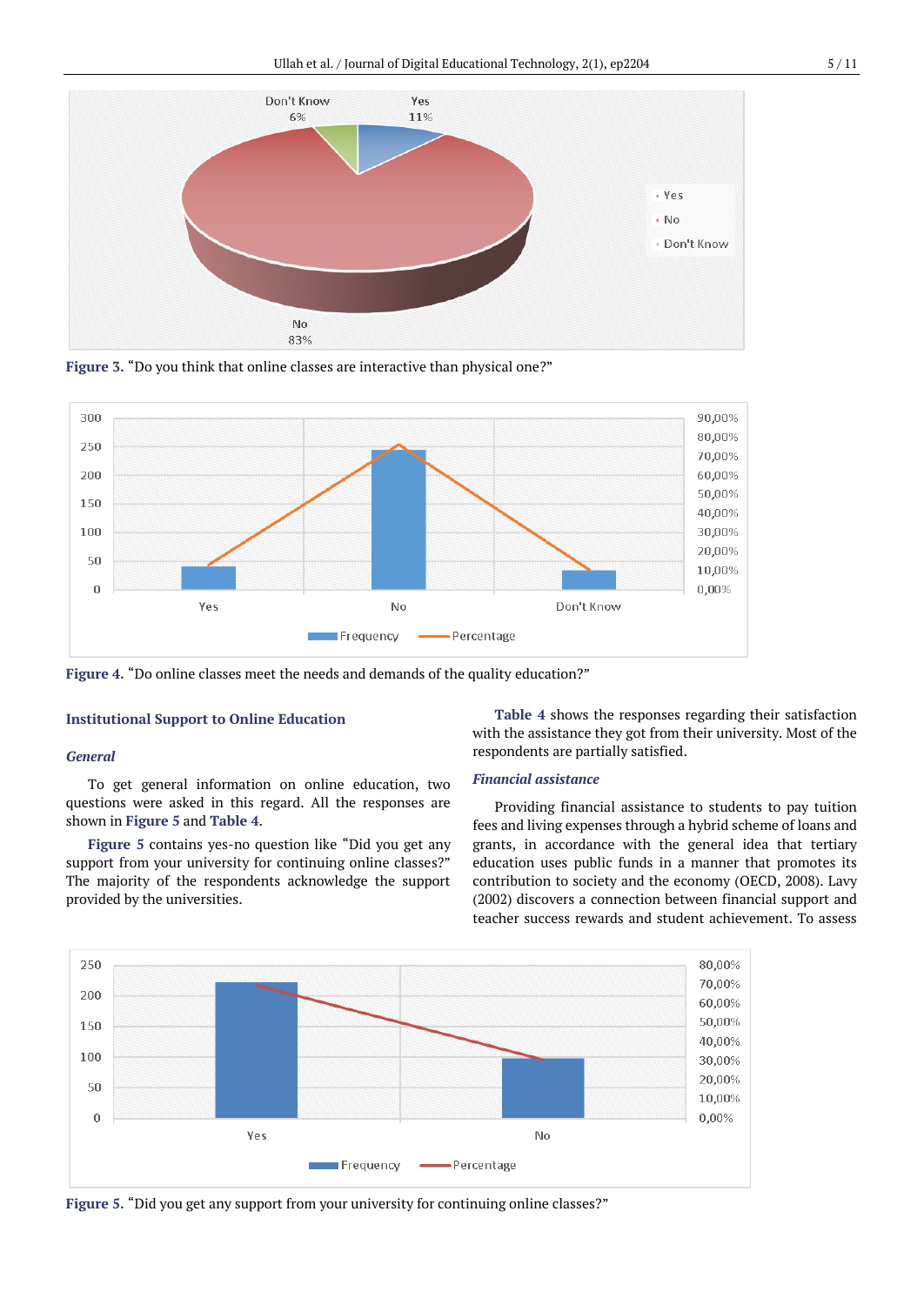**Table 4.** "Are you satisfied with the assistance you got from your university?"

| Categories          | Frequency | Percentage | Valid percent | <b>Cumulative percent</b> |
|---------------------|-----------|------------|---------------|---------------------------|
| Satisfied           | 88        | 27.5%      | 27.5%         | 27.5%                     |
| Partially satisfied | 120       | 37.5%      | 37.5%         | 65%                       |
| Not satisfied       | 76        | 23.8%      | 23.8%         | 88.8%                     |
| No response         | 36        | 11.3%      | 11.3%         | 100%                      |
| Total               | $N = 320$ | 100%       | 100%          |                           |

#### **Table 5.** Financial assistance provided by universities

| <b>Ouestions</b>                                                                             |            | No         | Do not know |
|----------------------------------------------------------------------------------------------|------------|------------|-------------|
|                                                                                              | $N(\%)$    | $N(\%)$    | $N(\%)$     |
| "Does your university provide financial assistance for distress & meritorious students?"     | 266(83.1%) | 36(11.3%)  | 18(5.7%)    |
| "Did your university reduce or compromise in semester fees?"                                 | 144(45%)   | 130(40.6%) | 46(14.3%)   |
| "Did your university provide loans or monetary assistance for buying smartphones or laptop?" | 165(51.6%) | 121(37.8%) | 34(10.6%)   |

the financial assistance to online education at the tertiary level, this study asked the respondents three basic questions, answer of those questions are shown in three separate categories, i.e., yes, no, and do not know shown in **Table 5**. The responses regarding "Do your university provide financial assistance for distress and meritorious students?" are shown in **Table 5**.

Most of the respondents said that their university provides financial assistance for distress and meritorious students. Regarding "Did your university reduce or compromise in semester fees?" 144(45%) said their university reduced semester fees during COVID-19. A large number of the respondents, 130(40.6%) said their university did not reduce semester fees. Regarding "Did your university provide loans or monetary assistance for buying smartphone or laptop?" 165(51.6%) said their university provided loans or monetary assistance for buying smartphone or laptop. 121(37.8%) respondents have given negative responses in this regard. A great number, 34(10.6%), could not respond.

#### *Technical assistance*

Both teachers and students need technical assistance (Sirkemaa, 2001). Teachers need technical assistance to ensure that they have the resources and skills required to integrate technology into their classroom practices. Technical assistance aids students in acquiring the expertise and skills they need to meet their specific curriculum requirements (Valdez et al., 2004). Installation, operation, maintenance, network administration, and security are all examples of technical support (Sife et al., 2007). To evaluate the technical assistance provided by the universities of Bangladesh during the pandemic, this study asked four questions, opinions of the respondents are categorized in **Table 6**, **Figure 6**, **Figure 7**, and **Figure 8**.

### *Mentoring*

Mentoring is a one-on-one relationship in which an experienced person (i.e., a mentor) helps a less experienced colleague (i.e., a protégé or mentee) to advance professionally

**Table 6.** "What are the tools your university encourages to use for online education like Zoom, Google Mate, Google Classroom, LMS, etc.?"

| <b>Tools</b>     | Frequency | Percentage | Valid percent | <b>Cumulative percent</b> |
|------------------|-----------|------------|---------------|---------------------------|
| Zoom             | 302       | 94.2%      | 94.2%         | 94.2%                     |
| Google mate      |           | .2%        | 1.2%          | 95.4%                     |
| Google Classroom |           | 3.4%       | 3.4%          | 98.8%                     |
| Others           |           | . . 5%     | 1.5%          | 100%                      |
| <b>Total</b>     | $N = 320$ | 100%       | 100%          |                           |



**Figure 6.** "Does your university have dedicated software for online classes, exams, and assessments?"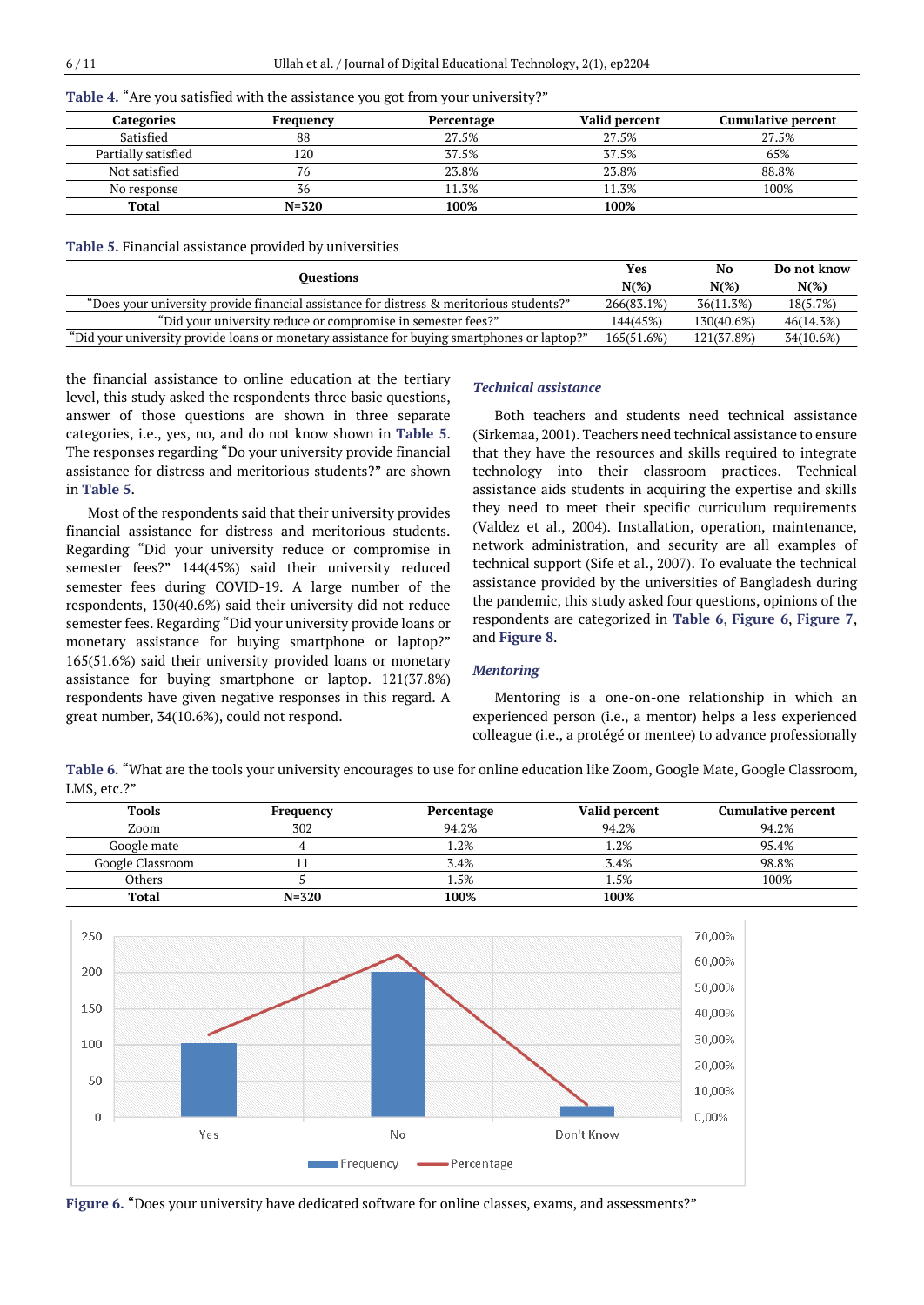

**Figure 7.** "Does your university have online library facilities?"



**Figure 8.** "Did you get any training regarding online education from your university?"



**Figure 9.** Counselling is continuing during COVID-19

and personally. (Godshalk & Sosik, 2000; Hegstad, 1999). Mentoring can be an effective tool for reducing the stress that new teachers and students face by providing curriculum orientation and encouraging the development of better collegiality and collaboration standards (Sweeney, 2004). Regarding mentoring, this study asked the respondents two questions. **Figure 9** represents the data on 'Counseling is continuing during COVID-19.

According to results in **Figure 9**, 266(83%) respondents said they are not under counseling. On the other hand, only a few, 18(6%), said they get such counseling and the rest 36(11%) do not know about it. **Table 7** shows the responses regarding the statement "Concerned office or staffs are always taking care of you what you need during COVID-19". In this regard, 50(15.6%) respondents strongly agreed, 76(23.8%) agreed, 38(11.8%) were moderated, 120(37.5%) disagreed, and 36(11.3%) strongly disagreed.

#### **General Statements**

**Table 8** shows the respondent's opinions regarding some statements based on five scales of the Likert scale i.e. strongly agree, agree, moderate, disagree, and strongly disagree. The first statement was "Concerned authorities are supportive in handlings every matter during COVID-19". Regarding this statement, 10(3.1%) respondents strongly agreed, 128(40%) agreed, 124(38.8%) were moderated, 36(11.3%) disagreed, and 22(6.9%) strongly disagreed. The next statement was "University has an appropriate environment for online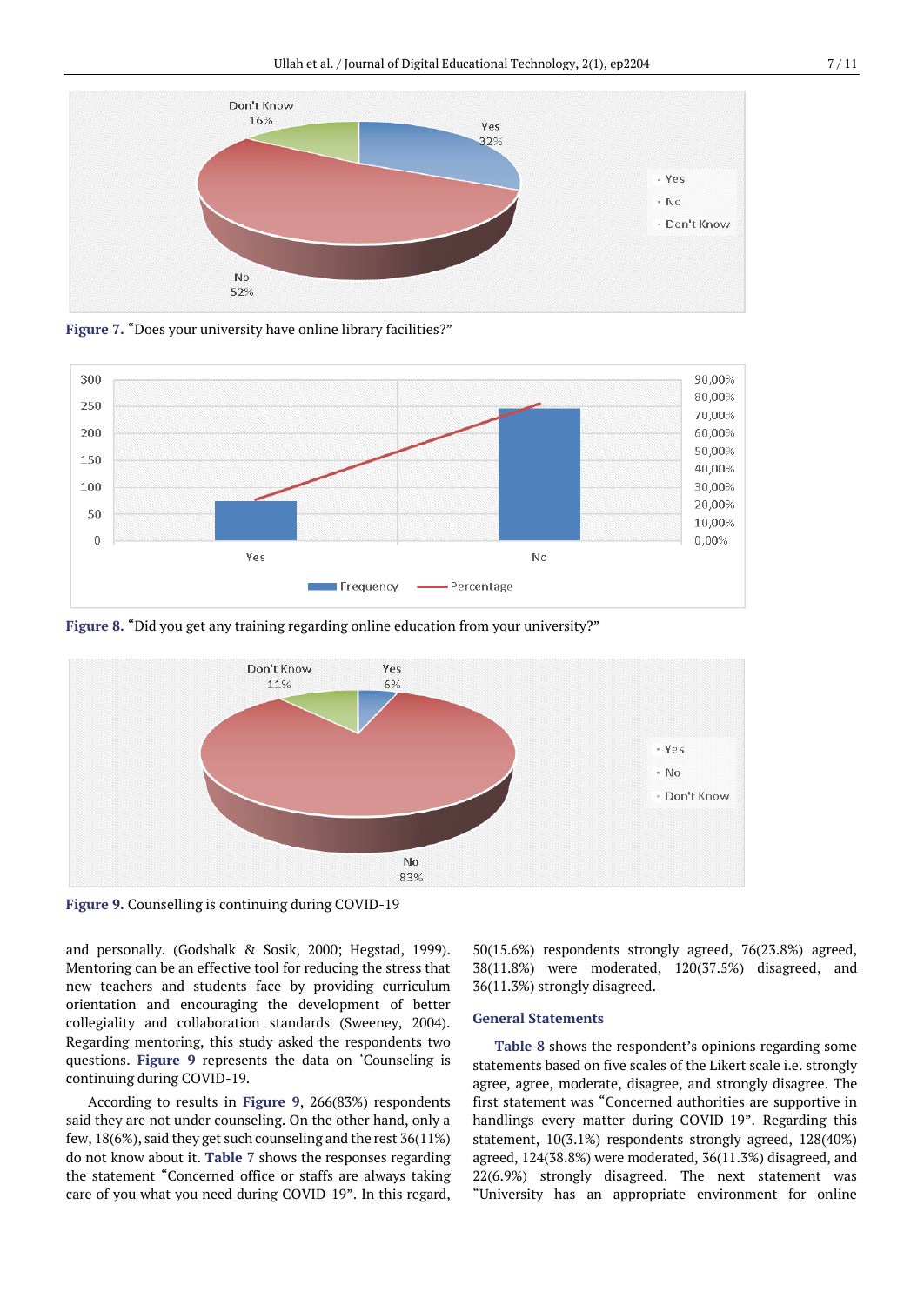|  |  |  |  |  | Table 7. "Concerned office or staffs are always taking care of you what you need during COVID-19" |
|--|--|--|--|--|---------------------------------------------------------------------------------------------------|
|--|--|--|--|--|---------------------------------------------------------------------------------------------------|

| <b>Categories</b> | Freauency | Percentage | Valid percent | <b>Cumulative percent</b> |
|-------------------|-----------|------------|---------------|---------------------------|
| Strongly agree    | 50        | 15.6%      | 15.6%         | 15.6%                     |
| Agree             | 76        | 23.8%      | 23.8%         | 39.4%                     |
| Moderate          | 38        | 11.8%      | 11.8%         | 51.2%                     |
| Disagree          | 120       | 37.5%      | 37.5%         | 88.7%                     |
| Strongly disagree | 36        | 11.3%      | 11.3%         | 100%                      |
| Total             | $N = 320$ | 100%       | 100%          |                           |

**Table 8.** Some general statements regarding institutional support

| <b>General statements</b>                                                                                                                                                                                                      | SA          | Agree     | Moderate              | <b>Disagree</b>                | SD        |
|--------------------------------------------------------------------------------------------------------------------------------------------------------------------------------------------------------------------------------|-------------|-----------|-----------------------|--------------------------------|-----------|
| Concerned authorities are supportive in handlings every matters during COVID-19                                                                                                                                                | $10(3.1\%)$ | 128(40%)  | 124(38.8%)            | 36(11.3%)                      | 22(6.9%)  |
| University has an appropriate environment for online education                                                                                                                                                                 | 20(6.3%)    |           | 102(31.9%) 124(38.8%) | 48(15%)                        | 26(8.1%)  |
| Our university has been able to build capacity quickly                                                                                                                                                                         | 42(13.1%)   | 34(10.6%) | 70(21.9%)             | 162(50.6%)                     | 12 (3.8%) |
| Feeling Comfortable with the online education                                                                                                                                                                                  | 46(14.4%)   | 82(25.6%) | 90(28.1%)             | 88(27.5%)                      | 54(16.3%) |
| Online classes are well designed that meets the expectations                                                                                                                                                                   | $10(3.1\%)$ | 66(20.6%) | 90(28.1)              | 104(32.5%)                     | 50(15.6%) |
| Instructors are using a different method in conducting online classes that meet gap                                                                                                                                            | 20(6.3%)    | 72(22.5%) | 88(27.5%)             | 86(26.9%)                      | 54(16.9%) |
| Online Classes are very effective for the teaching-learning process                                                                                                                                                            | 8(5%)       | 56(17.5%) |                       | 78(24.4%) 100(31.3%) 70(21.9%) |           |
| $0.1.01$ . $0.01.01$ . $0.01.01$ . $0.01.01$ . $0.01.01$ . $0.01.01$ . $0.01.01$ . $0.01.01$ . $0.01.01$ . $0.01.01$ . $0.01.01$ . $0.01.01$ . $0.01.01$ . $0.01.01$ . $0.01.01$ . $0.01.01$ . $0.01.01$ . $0.01.01$ . $0.01.$ |             |           |                       |                                |           |

SA: Strongly agree; SD: Strongly disagree

education." In this case, 20(6.3%) respondents strongly agreed, 102(31.9%) agreed, 124(38.8%) were moderated, 48(15%) disagreed, and 26(8.1%) strongly disagreed. The next statement was "Our university has been able to build capacity quickly." In this context, 42(13.1%) respondents strongly agreed, 34(10.6%) agreed, 70(21.9%) were moderated, 162(50.6%) disagreed, and 12(3.8%) strongly disagreed. Regarding this statement "Feeling comfortable with the online education," 46(14.4%) respondents strongly agreed, 82(25.6%) agreed, 90(28.1%) were moderated, 88(27.5%) disagreed, and 54(16.3%) strongly disagreed. The next statement was "Online classes are well designed that meets the expectations;" 46(14.4%) respondents strongly agreed, 10(3.1%) agreed, 90(28.1%) were moderated, 104(32.5%) disagreed, and 50(15.6%) strongly disagreed.

Regarding this statement–"Instructors are using a different method in conducting online classes that meet the gap;" 20(6.3%) respondents strongly agreed, 72(22.5%) agreed, 88(27.5%) were moderated, 86(26.9%) disagreed, and 54(16.9%) strongly disagreed. The last statement was "Online classes are very effective for teaching-learning processes." In this regard, 8(5%) respondents strongly agreed, 56(17.5%) agreed, 78(24.4%) were moderated, 100(31.3%) disagreed, and 70(21.9%) strongly disagreed.

## **DISCUSSION**

As it is mentioned earlier that COVID-19 has forced the academic activities of Bangladesh to shift to online. This study found that majority of the respondents are active in online classes. Out of 320 respondents, 308(96.30%) are active in online education but they (148) are not happy with online education introduced during COVID-19 pandemic as the replacement of offline education. According to Ramij and Sultana (2020), majority of the students marked lack of technological infrastructure, high cost of internet, low speed of internet, the financial crisis of the family, and mental pressure for the students are the prime hindrances for online education in Bangladesh. There is a significant gap between physical education and online education and online education can never be a replacement for physical education system. 244(76.30%) respondents said online classes do not meet the needs and demands of quality education. This study is based on three major principles of the AMIS model and Valverde and Rodriguez's (2002) ISM. Regarding financial assistance, most of the respondents, 266(83.1%), said that their university provides average financial assistance for meeting the gap during COVID-19. This assistance did not cover all the stakeholders. Very few universities have offered financial assistance like reducing semester fees but most of the universities have not provided such opportunities, as a result, students have faced huge financial crisis during the pandemic. Regarding technical assistance, most of the universities in Bangladesh do not have online library facilities. However, to make online education effective, training is prerequisite for all stakeholders of this system especially teachers and students, but this study found students did not get any training that would have been helpful. The online classes are continued through zoom apps in most of the universities of Bangladesh as 302(94.2%) of respondents used it. Mentoring is one of the significant processes by which students reduce their stress and pressures. It is highly needed for students during such pandemics. But unfortunately this study found, the universities did not take care of them so that they could reduce their stress and pressures. Finally, it is observed that both students and teachers had poor support from the authority during COVID-19 to continue their teaching learning. According to Khan and Abdou (2021), now the entire higher education system is suffering from four main problems to tackle the situation like firstly, government through the Ministry of Education (MOE) and the UGC of Bangladesh were reluctant to the online education as an alternative, secondly, parents and students are not well aware, and thirdly most of the universities are not familiar with the online education.

### **CONCLUSIONS AND RECOMMENDATIONS**

Academic programs have been severely interrupted, and students are extremely depressed as they consider their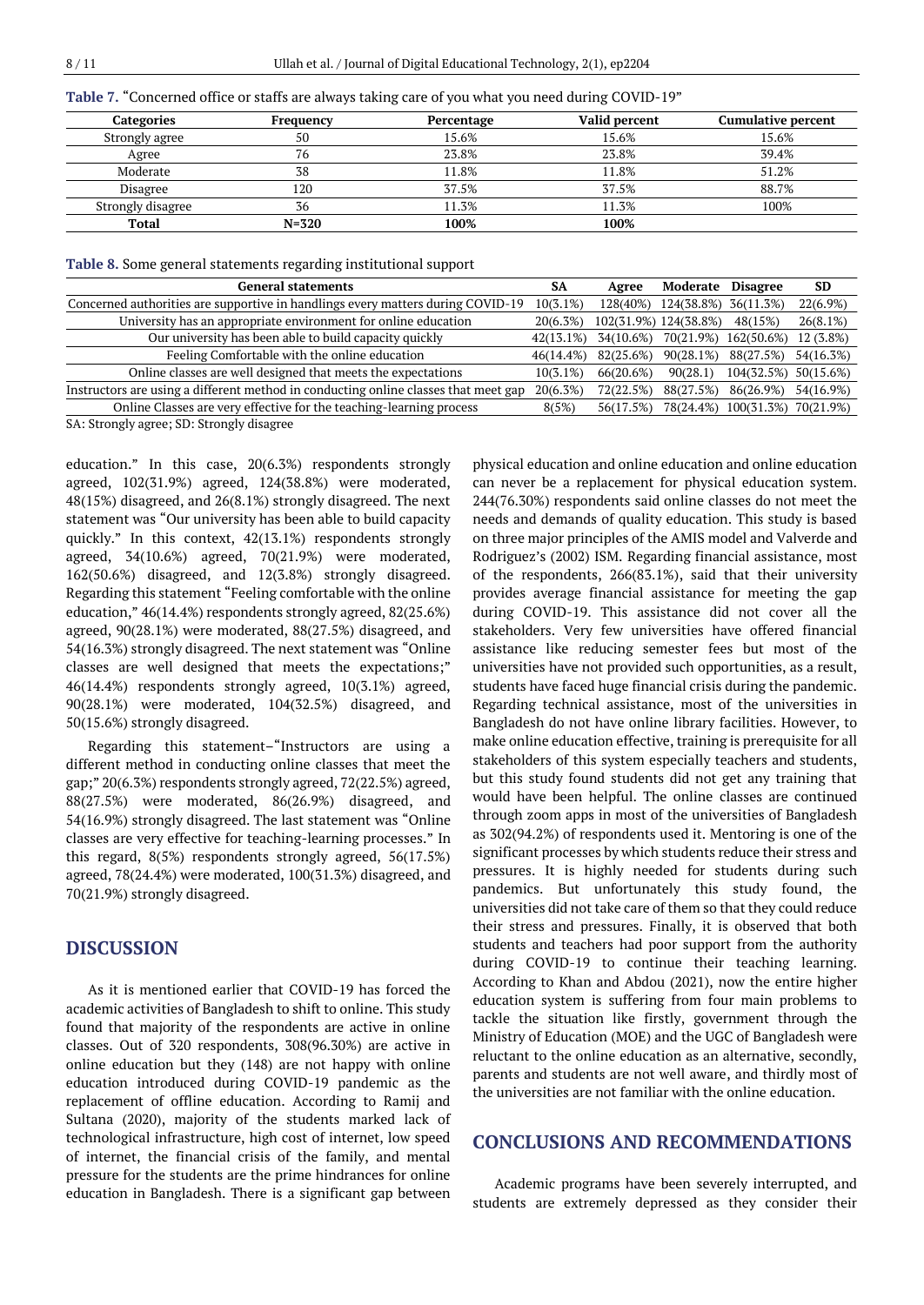academic future in the aftermath of the COVID-19 lockout. The study's main goal is to assess Bangladesh's institutional support for online education in the midst of a pandemic. While the government, the UGC, colleges, and many other institutions have taken measures to support online education, this study finds that their support and planning are insufficient to reduce this massive academic loss. In light of this, the authors of this study advise authorities and policymakers to take the following steps.

Firstly, in all universities and colleges, dedicated software can be set up for ongoing learning tasks such as holding classes, taking attendance, examinations, tests, and evaluations.

Secondly, more training and grooming sessions for both teachers and students, as well as staff, should be organized, as many senior professors are unfamiliar with modern technologies.

Thirdly, the authorities should take measures to ensure stronger, more reliable internet service at affordable rates, given that the majority of students attend online classes from rural areas and 68.9% of students rely on mobile internet. Academic institutions along with the UGC and other private sectors should take the responsibilities for ensuring such an environment at any cost.

Fourthly, along with online classes, online mentoring and counseling sessions should be made available to ensure that students of all ages and teachers receive mental support and that learning does not become monotonous.

Lastly, successfully identifying potential flaws and roadblocks that students may face, as well as providing appropriate solutions. Instructors, for example, must be creative in assessing students' class performance and keeping them engaged throughout the class by employing a variety of teaching techniques.

As we noted, the government and universities had provided varying levels of support. For example, the UGC stepped up to the plate and introduced policies requiring all universities to go online. Digitization had become mainstream in just four months. On a daily basis, over 3,800 classes are held online, with over 220,000 students in attendance. So far, 10,200 faculty members have delivered a total of 203,200 classes to more than 9.2 million students. The Bangladesh Research and Education Network (BdREN) has played a significant role in this. BdREN supported online teaching at 147 of the country's 153 public and private institutions. In 2009, the Bangladesh government had begun the process of digitizing higher education with the help of the World Bank's Higher Education Quality Enhancement Project (HEQEP). Bangladesh's Higher Education Acceleration and Transformation (HEAT) project had provided additional support to universities and the UGC to help them coping with COVID-19. It also enhanced BdREN's capacity to support higher education institutions and ensure connectivity for education and research institutions across the country. Along with this, the UGC and university has given soft loan without interest to the students for buying digital device and laptop. Different kind of monetary assistance also given to the students as well. The amount of scholarships and stipends have been increased to make up with COVID-19.

The goal of this study was to quickly identify the institutional support for online education at the postsecondary level in Bangladesh while the country grapples with the COVID-19 pandemic. This study contributes to a better understanding of the institutional support for online education at the tertiary level in Bangladesh, as well as directing future researchers in this area. Through a comprehensive analysis, it also creates a valuable argument regarding institutional assistance and overall performance of university students. Academics and researchers will undoubtedly gain from this study if they continue to do similar research.

**Author contributions:** All co-authors have involved in all stages of this study while preparing the final version. They all agree with the results and conclusions.

**Funding:** No external funding is received for this article.

**Declaration of interest:** The authors declare that they have no competing interests.

**Ethics approval and consent to participate:** Not applicable. **Availability of data and materials:** All data generated or analyzed during this study are available for sharing when appropriate request is directed to corresponding author.

# **REFERENCES**

- Alamgir, M. (2020). Cost of online classes: Extra burden on parents, teachers. *The Daily Star*[. https://www.thedailystar.](https://www.thedailystar.net/frontpage/news/cost-online-classes-extra-burden-parents-teachers-1935773) [net/frontpage/news/cost-online-classes-extra-burden](https://www.thedailystar.net/frontpage/news/cost-online-classes-extra-burden-parents-teachers-1935773)[parents-teachers-1935773](https://www.thedailystar.net/frontpage/news/cost-online-classes-extra-burden-parents-teachers-1935773)
- Al-Amin, M., Al Zubayer, A., Deb, B., & Hasan, M. (2021). Status of tertiary level online class in Bangladesh: Students' response on preparedness, participation and classroom activities. *Heliyon, 7*(1), e05943*.* [https://doi.org/](https://doi.org/10.1016/j.heliyon.2021.e05943) [10.1016/j.heliyon.2021.e05943](https://doi.org/10.1016/j.heliyon.2021.e05943)
- Al-Enazi, G. T. (2016). *Institutional support for academic stato adopt virtual learning environments (VLEs) in Saudi Arabian universities* [Doctoral thesis, Durham University].
- Bangert, A. W. (2006). Identifying factors underlying the quality of online teaching effectiveness: An exploratory study. *Journal of Computing in Higher Education, 17*(2), 79- 99. <https://doi.org/10.1007/BF03032699>
- Battistich, V., Solomon, D., & Kim, D. (1995). Schools as communities, poverty levels of student populations, and students' attitudes, motives, and performance. *American Educational Research Journal*, *32*(3), 627-658. <https://doi.org/10.3102/00028312032003627>
- Bennett, C. F., & Monds, K. E. (2008). Online courses the real challenge is motivation. *College Teaching Methods & Styles Journal*, *4*(6), 1-6. <https://doi.org/10.19030/ctms.v4i6.5553>
- Biswas, B., Roy, S. K., & Roy, F. (2020). Students perception of mobile learning during COVID-19 in Bangladesh: University student perspective. *Aquademia, 4*(2), ep20023. <https://doi.org/10.29333/aquademia/8443>
- Bond, M. L., Cason, C. L, & Gray, J. R. (2015). The adapted model of institutional support for Hispanic student degree completion: Revisions and recommendations. *Hispanic Health Care International, 13*(1), 38-45. [https://doi.org/10.](https://doi.org/10.1891/1540-4153.13.1.38) [1891/1540-4153.13.1.38](https://doi.org/10.1891/1540-4153.13.1.38)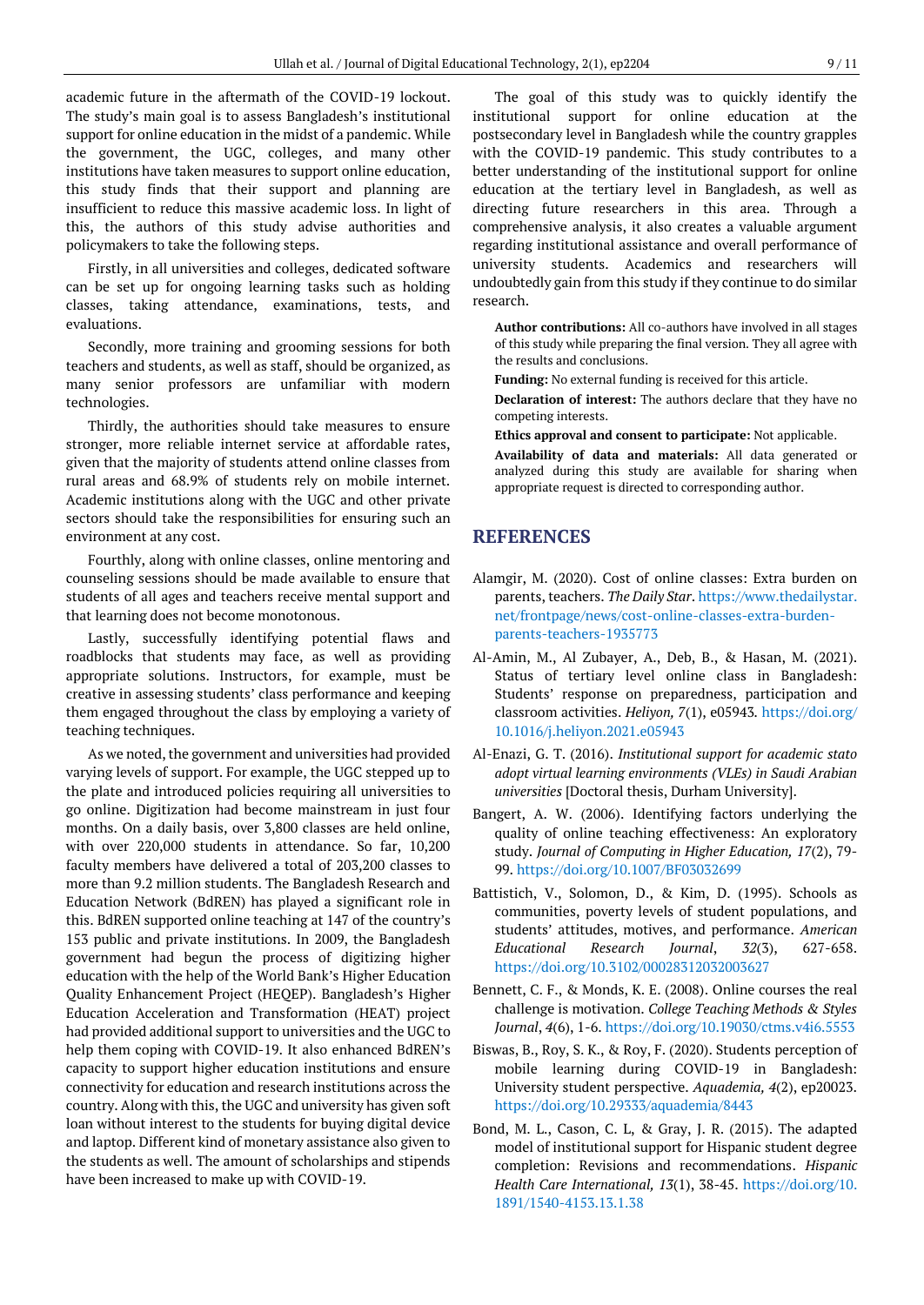- Bottiani, J. H., Bradshaw, C. P., & Mendelson, T. (2016). Inequality in Black and White high school students' perceptions of school support: An examination of race in context. *Journal of Youth and Adolescence, 45*(6), 1176- 1191. <https://doi.org/10.1007/s10964-015-0411-0>
- Cornell, D., Shukla, K., & Konold, T. R. (2016). Authoritative school climate and student academic engagement, grades, and aspirations in middle and high schools. *AERA Open*, *2*(2), 1-18.<https://doi.org/10.1177/2332858416633184>
- Dhaka Tribune. (December 31, 2020). The rise of online education. *Dhaka Tribune*[. https://www.dhakatribune.com/](https://www.dhakatribune.com/bangladesh/2020/12/31/2020-rise-of-online-education) [bangladesh/2020/12/31/2020-rise-of-online-education](https://www.dhakatribune.com/bangladesh/2020/12/31/2020-rise-of-online-education)
- Godshalk, V. M., & Sosik, J. J. (2000). Does mentor-protégé agreement on mentor leadership behavior influence the quality of amentoring relationship? *Group & Organization Management, 25*(3), 291-317. [https://doi.org/10.1177/](https://doi.org/10.1177/1059601100253005) [1059601100253005](https://doi.org/10.1177/1059601100253005)
- Gorsky, P., & Blau, I. (2009). Online teaching effectiveness: A tale of two instructors. *The International Review of Research in Open and Distributed Learning*, *10*(3), 1-27. <https://doi.org/10.19173/irrodl.v10i3.712>
- Gottfredson, L. S. (1996). Gottfredson's theory of circumscription and compromise. In D. Brown, & L. Brooks (Eds.), *Career choice and development* (pp. 179-232). Jossey-Bass.
- Gottfredson, L. S. (2002). *Gottfredson's theory of circumscription, compromise, and self.* Jossey-Bass.
- Hegstad, C. D. (1999). Formal mentoring as a strategy for human resource development: A review of research. *Human Resource Development Quarterly, 10*(1), 383-391. <https://doi.org/10.1002/hrdq.3920100408>
- Islam, M. S., Tanvir, K. M., Amin, M., & Salman, M. (2020). Online classes for university students in Bangladesh during the Covid-19 pandemic-is it feasible? *The Business Standard*. [https://www.tbsnews.net/thoughts/online](https://www.tbsnews.net/thoughts/online-classes-university-students-bangladesh-during-covid-19-pandemic-it-feasible-87454)[classes-university-students-bangladesh-during-covid-19](https://www.tbsnews.net/thoughts/online-classes-university-students-bangladesh-during-covid-19-pandemic-it-feasible-87454) [pandemic-it-feasible-87454](https://www.tbsnews.net/thoughts/online-classes-university-students-bangladesh-during-covid-19-pandemic-it-feasible-87454)
- Jasim, M. M. (2020). Private university students taking online classes. *The Business Standard*. [https://tbsnews.net/](https://tbsnews.net/coronavirus-chronicle/covid-19-bangladesh/private-university-students-taking-online-classes-64867) [coronavirus-chronicle/covid-19-bangladesh/private](https://tbsnews.net/coronavirus-chronicle/covid-19-bangladesh/private-university-students-taking-online-classes-64867)[university-students-taking-online-classes-64867](https://tbsnews.net/coronavirus-chronicle/covid-19-bangladesh/private-university-students-taking-online-classes-64867)
- Khan, M. S. H., & Abdou, B. O. (2021). Flipped classroom: How higher education institutions (HEIs) of Bangladesh could move forward during COVID-19 pandemic. *Social Sciences & Humanities Open, 4*(1), 100187. [https://doi.org/10.1016/](https://doi.org/10.1016/j.ssaho.2021.100187) [j.ssaho.2021.100187](https://doi.org/10.1016/j.ssaho.2021.100187)
- Kotok, S., Ikoma, S., & Bodovski, K. (2016). School climate and dropping out of school in the era of accountability. *American Journal of Education*, *122*(4), 569-599. <https://doi.org/10.1086/687275>
- Lavy, V. (2002). Evaluating the effect of teachers' group performance incentives on pupil achievement. *Journal of Political Economy, 110*(6), 1286-1317. [https://doi.org/10.](https://doi.org/10.1086/342810) [1086/342810](https://doi.org/10.1086/342810)
- Moralista, R., & Oducado, R. M. (2020). Faculty perception toward online education in a state college in the Philippines during the Coronavirus disease 19 (COVID-19) pandemic. *Universal Journal of Educational Research*, *8*(10), 4736-4742.<https://doi.org/10.13189/ujer.2020.081044>
- Muilenburg, L. Y., & Berge, Z. L. (2005). Student barriers to online learning: A factor analytic study. *Distance Education, 26*(1), 29-48. [https://doi.org/10.1080/](https://doi.org/10.1080/01587910500081269) [01587910500081269](https://doi.org/10.1080/01587910500081269)
- OECD. (2008). Tertiary education for the knowledge society. *OECD*. <https://doi.org/10.1787/9789264046535-en>
- Panday, P. K. (2020). Online classes and lack of interactiveness. *Daily Sun*. [https://www.daily-sun.com/](https://www.daily-sun.com/printversion/details/502935) [printversion/details/502935](https://www.daily-sun.com/printversion/details/502935)
- Rahman, N., E. (2020). Online education during COVID-19: Prospects, challenges and way forward. *The Independent.* <http://www.theindependentbd.com/post/254623>
- Ramij, Md. G., & Sultana, A. (2020). Preparedness of online classes in developing countries amid COVID-19 outbreak: A perspective from Bangladesh. *SSRN*. [https://doi.org/](https://doi.org/10.2139/ssrn.3638718) [10.2139/ssrn.3638718](https://doi.org/10.2139/ssrn.3638718)
- Saint, W., Harnett, T. A., & Strassner, E. (2003). Higher education in Nigeria: A status report. *Higher Education Policy*, *16*(2003), 259-281. [https://doi.org/10.1057/](https://doi.org/10.1057/palgrave.hep.8300021) [palgrave.hep.8300021](https://doi.org/10.1057/palgrave.hep.8300021)
- Schrum, L., & Hong, S. (2002). Dimensions and strategies for online success: Voices from experienced educators. *Journal of Asynchronous Learning Networks*, *6*(1), 57-67. <https://doi.org/10.24059/olj.v6i1.1872>
- Shrestha, S., Haque, S., Dawadi, S., Giri, R. A. (2022). Preparations for and practices of online education during the Covid-19 pandemic: A study of Bangladesh and Nepal. *Education Information Technology, 27,* 243-265. <https://doi.org/10.1007/s10639-021-10659-0>
- Sife, A. S., Lwoga, E. T., & Sanga, C. (2007). New technologies for teaching and learning: Challenges for higher learning institutions in developing countries. *International Journal of Education and Development Using ICT*, *3*(2), 57-67.
- Sirkemaa, S. (2001). Information technology in developing a meta-learning environment. *European Journal of Open, Distance and E-Learning.* <http://www.eurodl.org/>
- Sujan, S. (2020). 63 universities taking online classes, 70% students. *Bonik Barta*. [https://bonikbarta.net/home/](https://bonikbarta.net/home/news_description/228213) news description/228213
- Sweeney, B. (2004). Ask the mentor of mentors: A collection of answers to frequently asked questions. *Teacher Mentors*. <http://teachermentors.com/RSOD%20Site/AskMOM.html>
- Tabassum, M., Mannan, S. E., Parvej, M. I., & Ahmed, F. (2021). Online education during COVID-19 in Bangladesh: University teachers' perspective. *Aquademia, 5*(1), ep21005[. https://doi.org/10.21601/aquademia/9611](https://doi.org/10.21601/aquademia/9611)
- Tariq, S. B., & Fami, T. (2020). Is online education system suitable for Bangladesh? *The Business Standard.* [https://tbsnews.net/thoughts/online-educatio n-system](https://tbsnews.net/thoughts/online-educatio%20n-system-suitable-bangladesh-112546)[suitable-bangladesh-112546](https://tbsnews.net/thoughts/online-educatio%20n-system-suitable-bangladesh-112546)